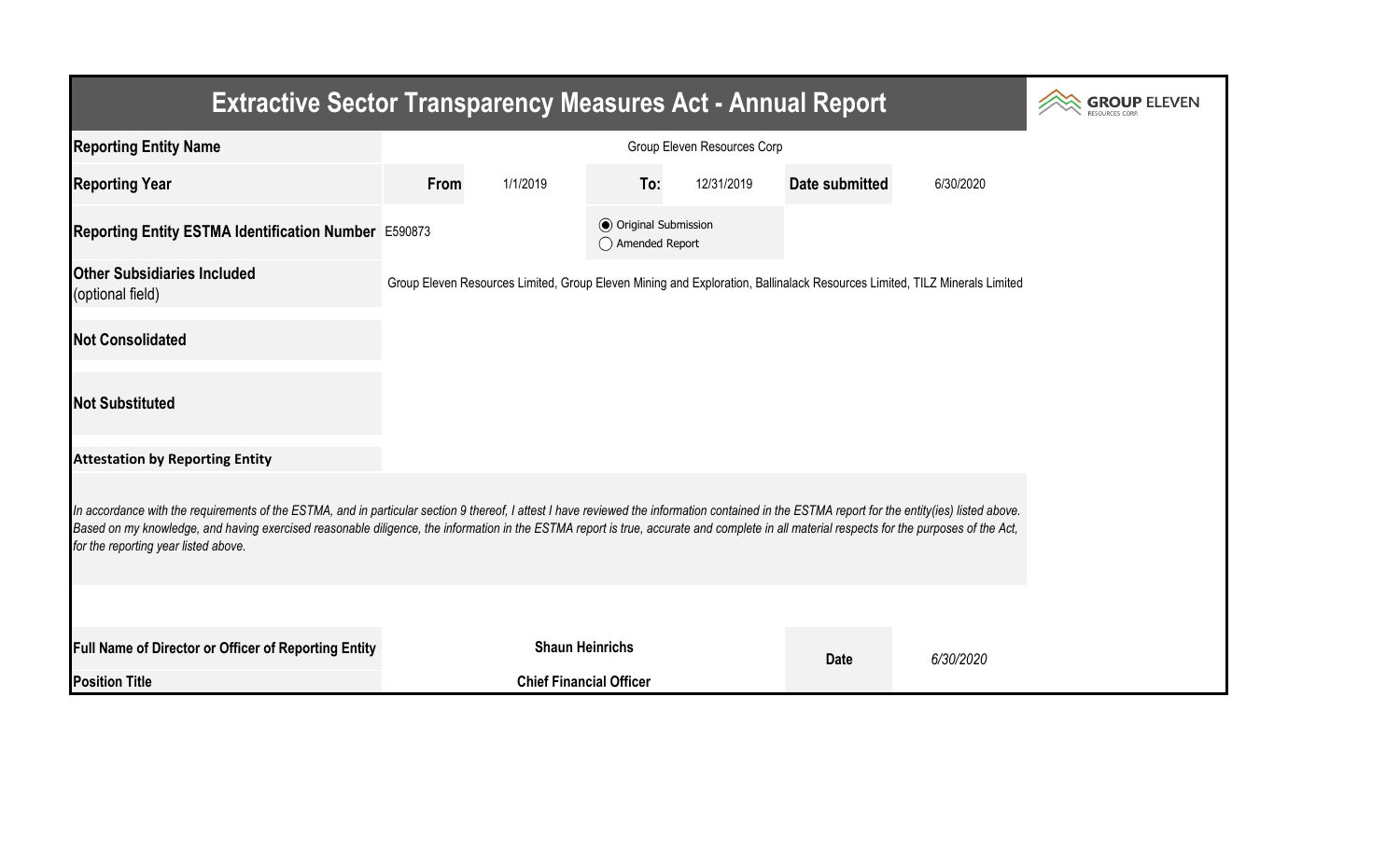| <b>Extractive Sector Transparency Measures Act - Annual Report</b>                                                                                                                                                                                         |                                    |                                                                                                                  |              |                  |             |                                   |                |                  |                                                      |                               |                                         |  |  |
|------------------------------------------------------------------------------------------------------------------------------------------------------------------------------------------------------------------------------------------------------------|------------------------------------|------------------------------------------------------------------------------------------------------------------|--------------|------------------|-------------|-----------------------------------|----------------|------------------|------------------------------------------------------|-------------------------------|-----------------------------------------|--|--|
| <b>Reporting Year</b>                                                                                                                                                                                                                                      | From:                              | 1/1/2019                                                                                                         | To:          | 12/31/2019       |             |                                   |                |                  |                                                      |                               |                                         |  |  |
| <b>Reporting Entity Name</b>                                                                                                                                                                                                                               | <b>Group Eleven Resources Corp</b> |                                                                                                                  |              |                  |             | <b>Currency of the Report CAD</b> |                |                  |                                                      |                               |                                         |  |  |
| <b>Reporting Entity ESTMA</b><br><b>Identification Number</b>                                                                                                                                                                                              | E590873                            |                                                                                                                  |              |                  |             |                                   |                |                  |                                                      |                               |                                         |  |  |
| <b>Payments by Payee</b>                                                                                                                                                                                                                                   |                                    |                                                                                                                  |              |                  |             |                                   |                |                  |                                                      |                               |                                         |  |  |
| <b>Country</b>                                                                                                                                                                                                                                             | <b>Payee Name</b>                  | Departments, Agency, etc<br>within Payee that Received<br><b>Payments</b>                                        | <b>Taxes</b> | <b>Royalties</b> | <b>Fees</b> | <b>Production Entitlements</b>    | <b>Bonuses</b> | <b>Dividends</b> | <b>Infrastructure</b><br><b>Improvement Payments</b> | Total Amount paid to<br>Payee | <b>Notes</b>                            |  |  |
| Ireland                                                                                                                                                                                                                                                    | Government of Ireland              | Department of Communications,<br><b>Energy and Natural Resources -</b><br><b>Exploration and Mining Division</b> |              |                  | 88,815      |                                   |                |                  |                                                      |                               | 27,275 Converted from Euro - Land Claim |  |  |
| <b>Additional Notes:</b><br>Amounts are presented in Canadian dollars; However, these amounts were paid in Euro's and translated to Canadian Dollars. For information purposes the average exchange rate of these transactions was 1.48 which is the numbe |                                    |                                                                                                                  |              |                  |             |                                   |                |                  |                                                      |                               |                                         |  |  |